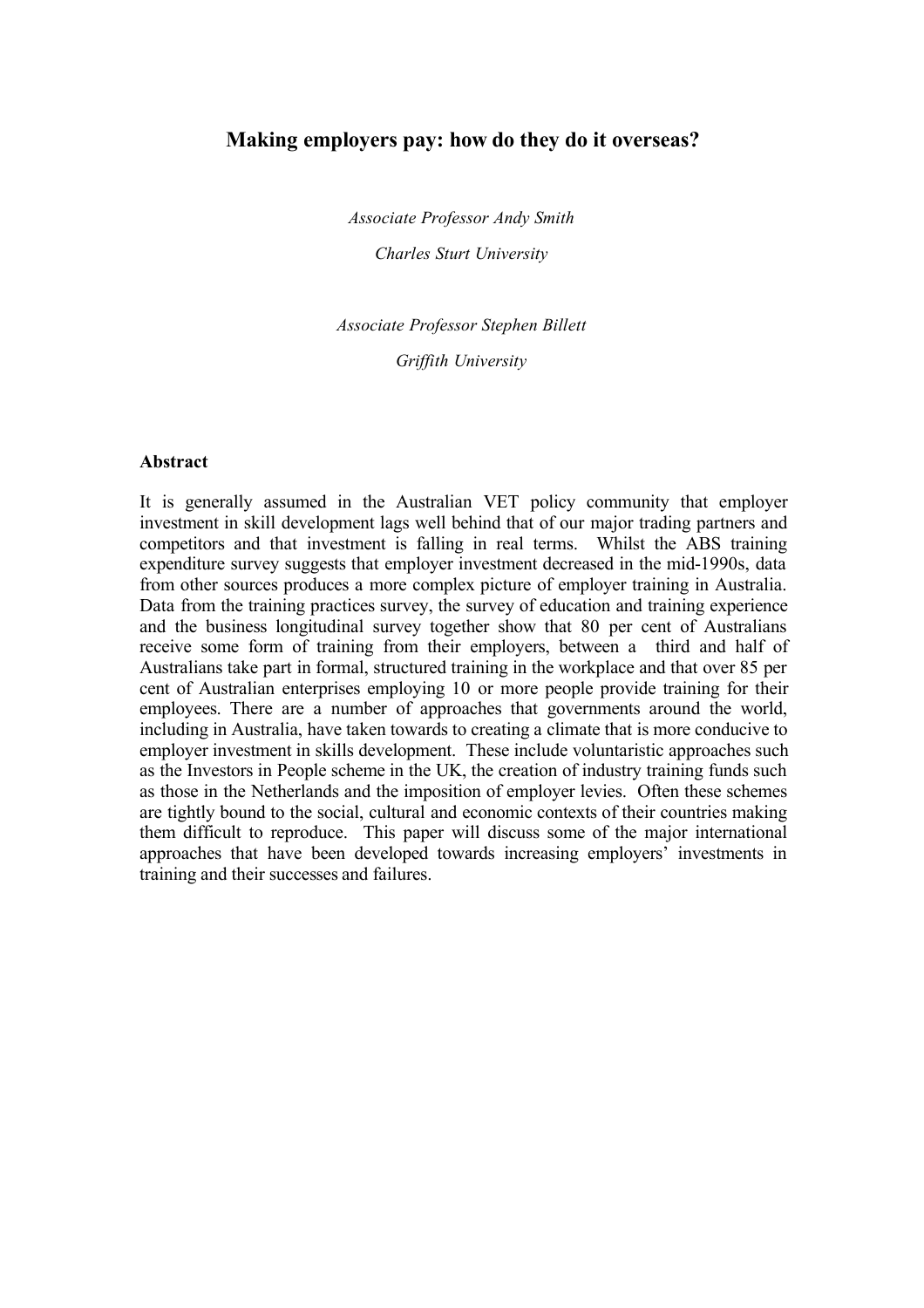## **Making employers pay: how do they do it overseas?**

The issue of improving employer investments in training has been the subject of an ongoing debate in Australia since before the introduction of the Training Guarantee Scheme (TGS) in 1990 and the findings of the first Employer Training Expenditure survey (ABS, 1991). This survey indicated that in 1990 Australian employers spent 2.6% of payroll costs on the training of their employees. However, in recent years, data suggests an apparent decline in training expenditure and in the hours of training provided to employees of Australian enterprises. In the wake of the abolition of the TGS have come claims that employers are reducing their commitment to training and that policies need to be devised to compel them to increase their investments in training (Hall, Buchanan and Considine, 2002). Similar calls have also been heard the UK where employers have been blamed for that country's apparent poor record on employer training (Keep and Payne, 2002).

However, it is by no means clear that Australian employers spend so much less than their counterparts in other developed nations as has been implied. Data from the European Union's Continuing Vocational Training Survey (CVTS II) show that Australian employers' expenditure on training lies towards the top end of the normal range of international comparisons at about 1-3 per cent of payroll costs. Table 1 combines data from CVTS II together with data from the American Society for Training and Development's (ASTD) 2002 International Training Trends report and the ABS to yield a broad comparison of Australia's training expenditure performance on CVT.

### **Table 1:**

#### **Percentage of wages and salaries spent by employers on employee training**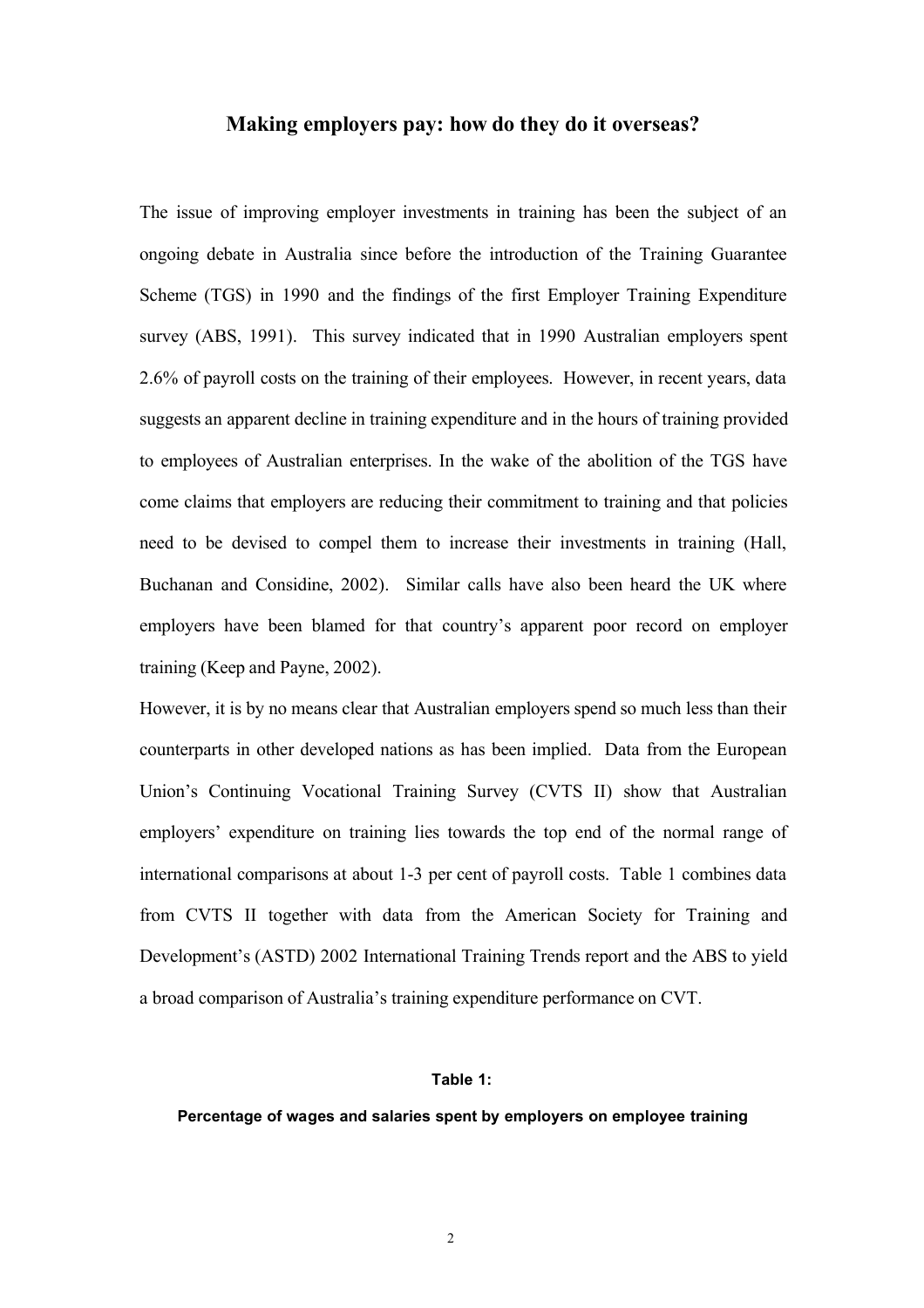| Country            | % payroll | Country                 | <b>%payroll</b> |
|--------------------|-----------|-------------------------|-----------------|
|                    |           |                         |                 |
| Kingdom<br>United  | 3.6       | France (1999)           | 2.4             |
| (1999)             |           |                         |                 |
| Singapore*(1997)   | 3.1       | Norway (1999)           | 2.4             |
|                    |           |                         |                 |
| Denmark (1999)     | 3.0       | ***(1998-<br>Canada     | 2.0             |
|                    |           | 2000)                   |                 |
| Netherlands (1999) | 2.8       | ***(1998-<br><b>USA</b> | 1.9             |
|                    |           | 2000)                   |                 |
| Australia (1996)** | 2.5       | Germany                 | 1.5             |
|                    |           |                         |                 |
| Finland (1999)     | 2.4       | ***(1998-<br>Japan      | 1.4             |
|                    |           | 2000)                   |                 |

*Source:'Source: All figures derived from the Eurostat CVTSII database (new cronos) supplied by the Budesinstitut fuer Berufsbildung except those marked with asterisks.*

- *\* Brown, Green and Lauder, 2001.*
- *\*\* ABS, 1997*
- *\*\*\* van Buren, 2002*

Although these figures are only broadly comparable (e.g. CVTS II data includes the direct labour costs of participants in CVT which the ABS and ASTD data do not), it is nevertheless clear that assumptions that Australia lags well behind other developed nations in employer training expenditure are highly questionable.

Aside from the overall level of training activity as suggested by the training expenditure figures, there are many other reasons why governments in many developed countries have sought to introduce measures to regulate employer training. These include:

• Improving the distribution of the training effort between employers. In all developed countries, the distribution of training between enterprises is uneven. Large and medium sized enterprises spend more on training than small enterprises. Training is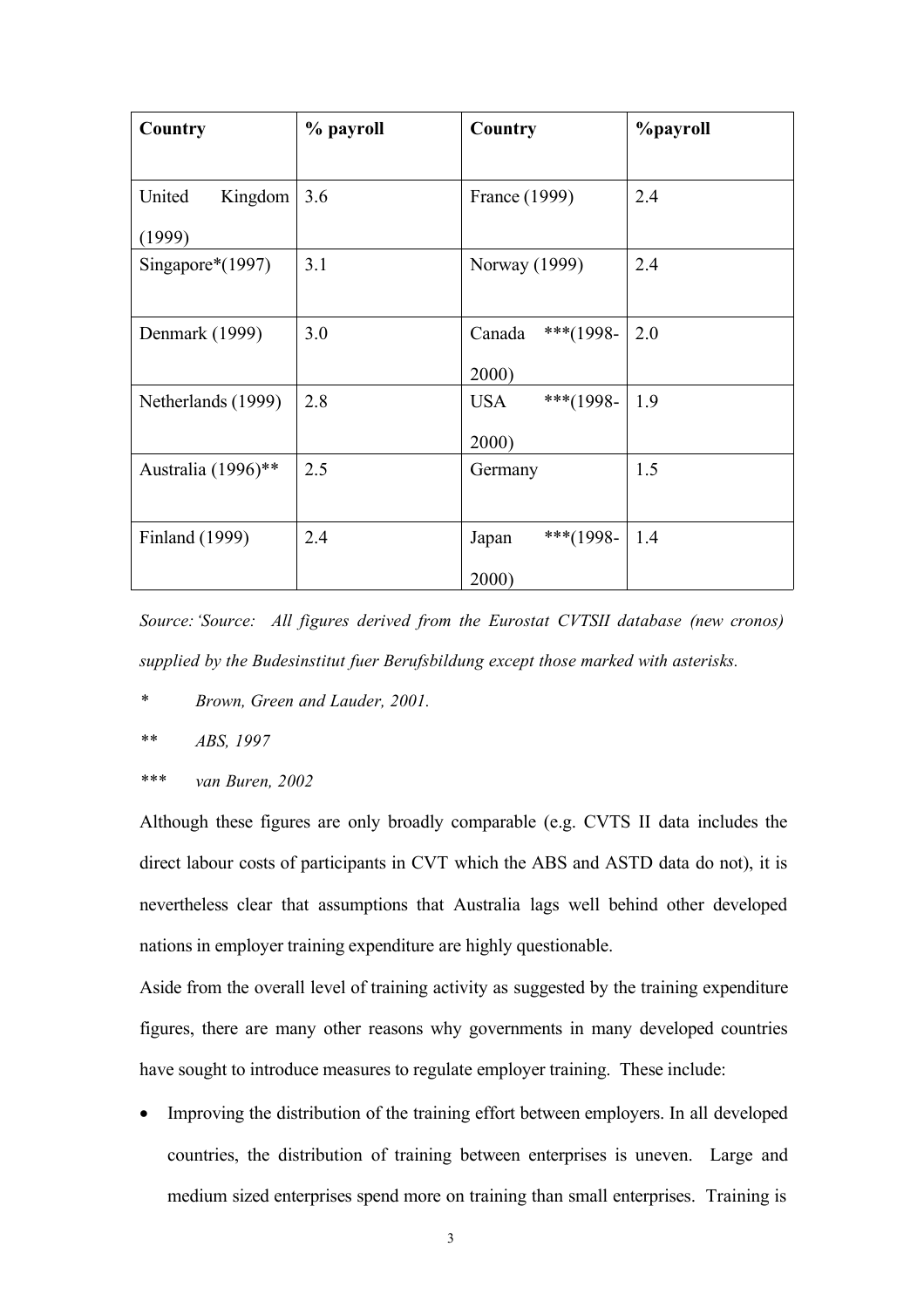also skewed by industry sector, although EU data suggests that the degree of skewness is less marked in countries with higher levels of employer training expenditure (Nestler and Kailis, 2002). In Australia as in the EU and the USA, the financial services sector is a particularly high performer in training whilst the building and construction sector tends to spend less on training in most countries.

- Improving the distribution of training between different groups of employees. Certain groups of employees are more disadvantaged in terms of access to employer training than others. Older, less educated, blue collar workers and workers from a migrant background tend to receive less training than the younger, better educated and native workers. As above, workers in certain industries will tend to have greater access to training than those in other sectors.
- Increasing the national stock of skills. Employer training is often seen in the developed nations as a critical element in the formation of the national skills profile (Keep and Payne, 2002) and capacity to advance key economic goals (e.g. adding value to primary products). For instance, belief in the importance of skills to national progress has been at the heart of the efforts of some SE Asian nations – notably, Singapore, Malaysia, Taiwan and South Korea – to regulate the training activity of employers with mixed success(Ashton, Green, Sung and James, 2002).
- Increasing employers' contributions to the development of the VET system. Interest in the German "dual system" has often focused on the role of employers, particularly in their financing of the system (Berger and Walden, 2002). However, despite numerous efforts, it has proved very difficult for other countries to adopt the dual system approach. A key reason for this has been the reluctance of employers in other countries to finance initial vocational training in the manner of the dual system. In South America some success was experienced in the 1970s and 80s with the use of employer levies to finance the development of vocational training colleges (Gasskov, 2001) but these efforts have largely been abandoned in recent years.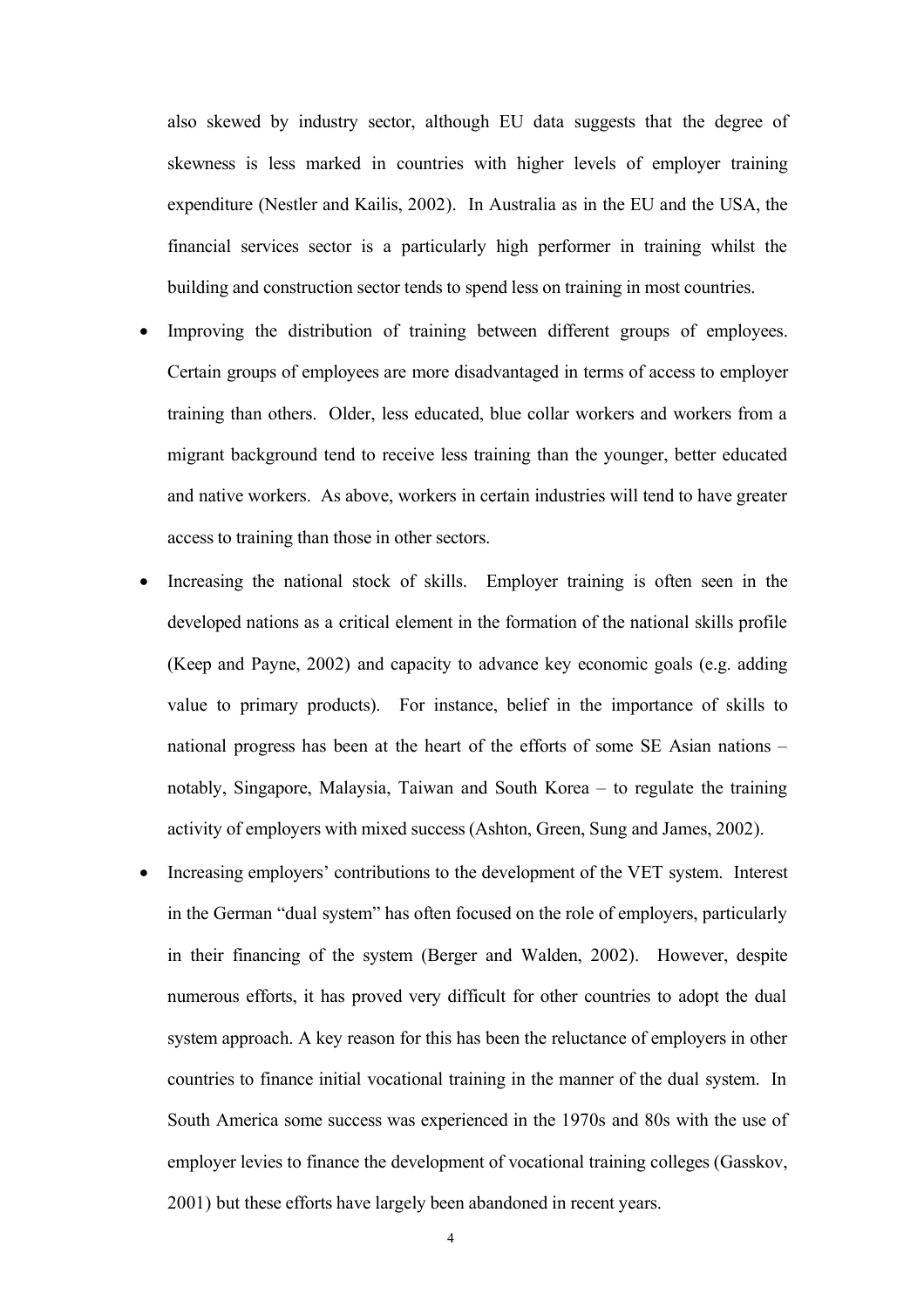There are, therefore, a variety of reasons, for policy interest in increasing employer investment in the training of their staff. A number of mechanisms or approaches have been developed to increase employer investments in training in different countries. However, governments have often been unclear in identifying their policy goals in this effort and have adopted models from overseas with little consideration given to their social, cultural or economic compatibility with conditions in the host country (Schmidt, 2002).

### **Approaches to increasing employer investments**

In the countries covered in this study, which are largely industrially developed nations, four major approaches to the issue of employer investments in training were identified.

**Laissez-faire systems**. In these systems there are few regulations imposed on employer training activities. Employers are free to train or not in accordance with their perceived business needs. These countries include the English-speaking nations of Australia, Canada the UK and the USA. The laissez-faire approach has attracted much criticism in all these countries which have been famously characterised as tending towards a lowskill equilibrium (Finegold and Soskice, 1988) in which the need for skills is replaced by work simplification and deskilling in a mass production environment. More modern commentary has tended to repeat this theme, viewing the persistence of skills shortages in these countries as proof of market failure in training (Hall, Buchanan and Considine, 2002; Ashton and Green, 1996). However, as the figures presented in Table 1 suggest, employers in these countries do not appear to spend significantly less on training their workers than in countries with a more regulated approach.

In keeping with the laissez-faire notion, mechanisms to increase employer investments in these countries are usually voluntarist in nature. Perhaps one of the best known schemes of this nature is the Investors in People (IiP) scheme in the UK. This scheme operates in a similar fashion to ISO accreditation in the area of quality management but with a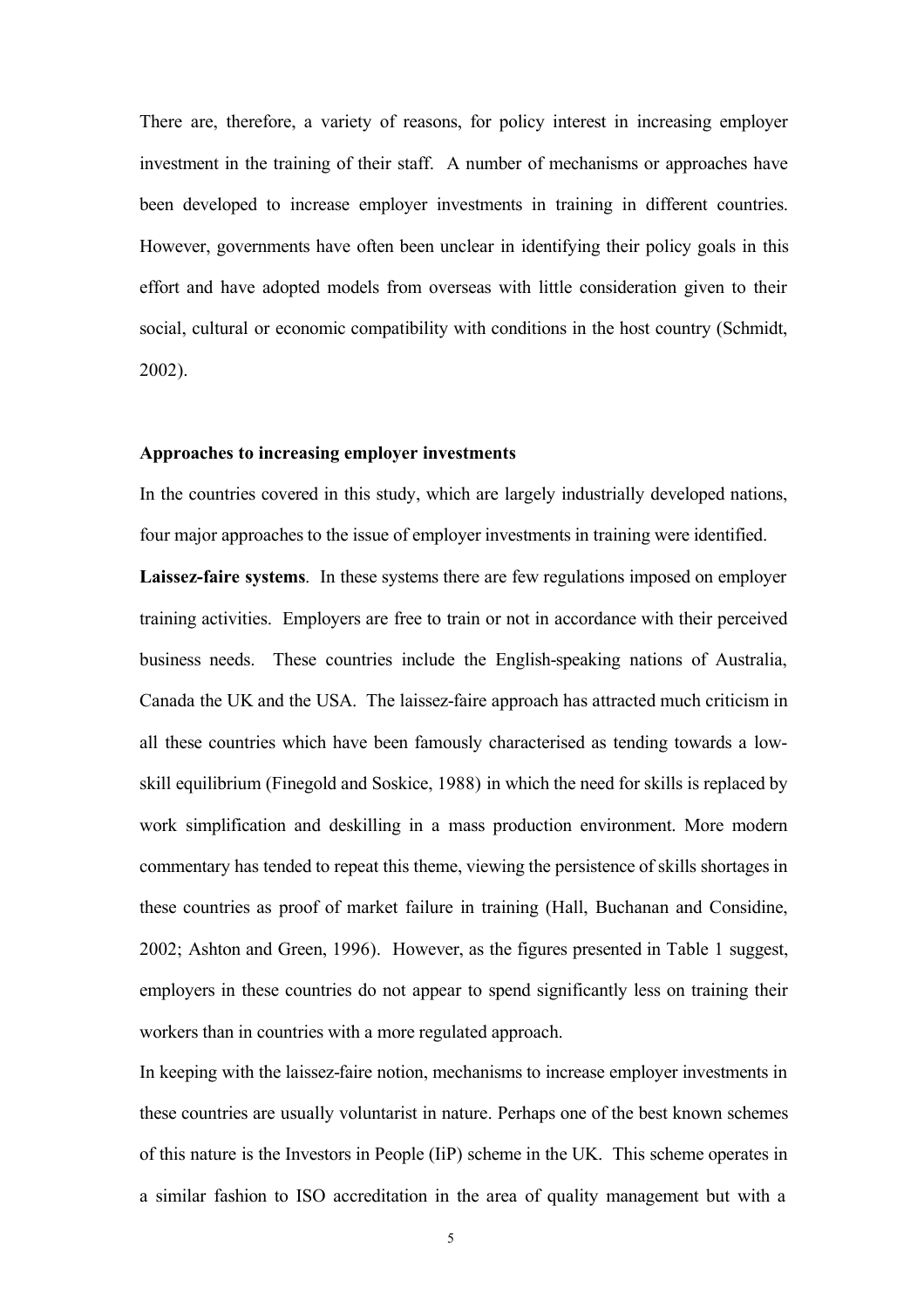specific focus on human resource development practices in enterprises. Those enterprises meeting the IiP standard are permitted to use the IiP kitemark for publicity. It seems that IiP has gained considerable coverage. However, take up has been concentrated amongst large and, to a lesser extent, medium sized firms. In 1999, 22 per cent of enterprises with 50 or more employees were involved in IiP and 38 per cent of enterprises with 250 or more employees. Involvement by small business is far less (Keating *et al*, 2002). This seems to reflect the existing and common distribution of training amongst enterprises and has led commentators to remark that IiP has been used to highlight those enterprises that already invest significantly in training rather than encourage firms that do not invest to undertake more training of their employees (Goodwin, Hills and Ashton, 1999). Amongst enterprises that are involved with IiP, the scheme seems to have a beneficial impact on the nature and quality of the training they undertake. Despite these criticisms, an evaluation of IiP for the Institute of Employment Studies concluded that IiP had:

- Spurred employers to make changes to existing practices that would not have otherwise occurred
- Delivered improved training and skills that enhance business performance
- Added value to the enterprise above the costs of the scheme (Hillage and Moralee, 1996).

IiP appears to work in a similar fashion to ISO and other forms of quality accreditation – it improves internal processes for those already providing training but it is not clear that it increases overall employer investments (Emberson and Winters, 2000). IiP has been trialed on a limited basis in Australia through the Australian Institute of Management.

**High employer commitment systems**. There are two major international examples of high employer commitment to training – the dual system countries of Germany, Austria and Switzerland and the extensive on-the-job training systems of Japan.

6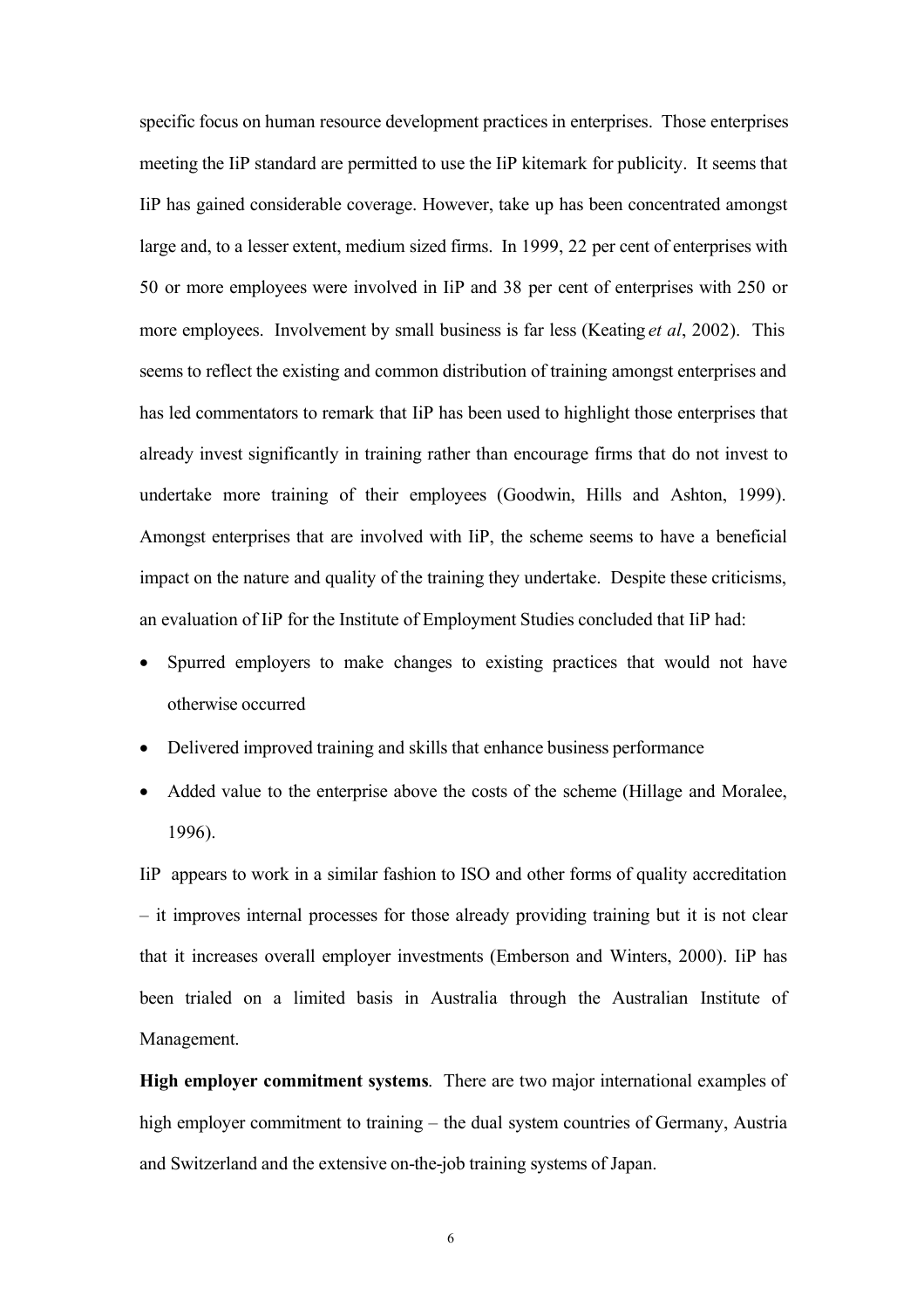The dual system is concerned with initial vocational training. The name derives from the combination of on-the-job training provided by the employer and off-the-job education provided through vocational training schools. A key element of the classic dual system in Germany is the fact that it is administered and largely financed by employers through Chambers of Commerce and Craft Guilds. Berger and Walden (2002) estimate that employers provide over 75 per cent of funding for the operation of the dual system. Widely studied and imitated, the dual system has rarely been successfully transplanted to other countries (Schmidt, 2002). The high level of employer commitment appears to be rooted deeply in central European traditions of apprenticeship. It appears that German employers view the dual system as their own creation and wish to retain control over it in order to ensure its relevance rather than hand control over to governments.

This is in marked contrast to the attitude of employers in many other countries. However, employer financial commitment to IVT in the dual system does not translate into a similar commitment to CVT. At only 1.5 pert cent of payroll, Germany and Austria are amongst the lower spending countries on CVT in the EU. CVT is largely unregulated in Germany and is viewed as an individual responsibility and expense. Hence, skilled workers wishing to obtain the "Meister" qualification largely do so in their own time and at their own expense. This is despite the fact that German enterprises cannot employ apprentices under the dual system without having a suitable number of meister on staff (Pischke, 2000). German unions have proposed that a levy be introduced on employers to finance CVT but his has been strenuously opposed by the employer organisations (Cockrill and Scott, 1997). Although participation in CVT is high in Germany at around 84 per cent (Giraud, 2002), individuals rather than employers finance much of this training. In the dual system countries, high employer investments in IVT are traded off against lower investments in CVT.

In contrast to the dual system countries Japanese skill formation is based on employer provided CVT in the workplace rather than on IVT. The Japanese system based on single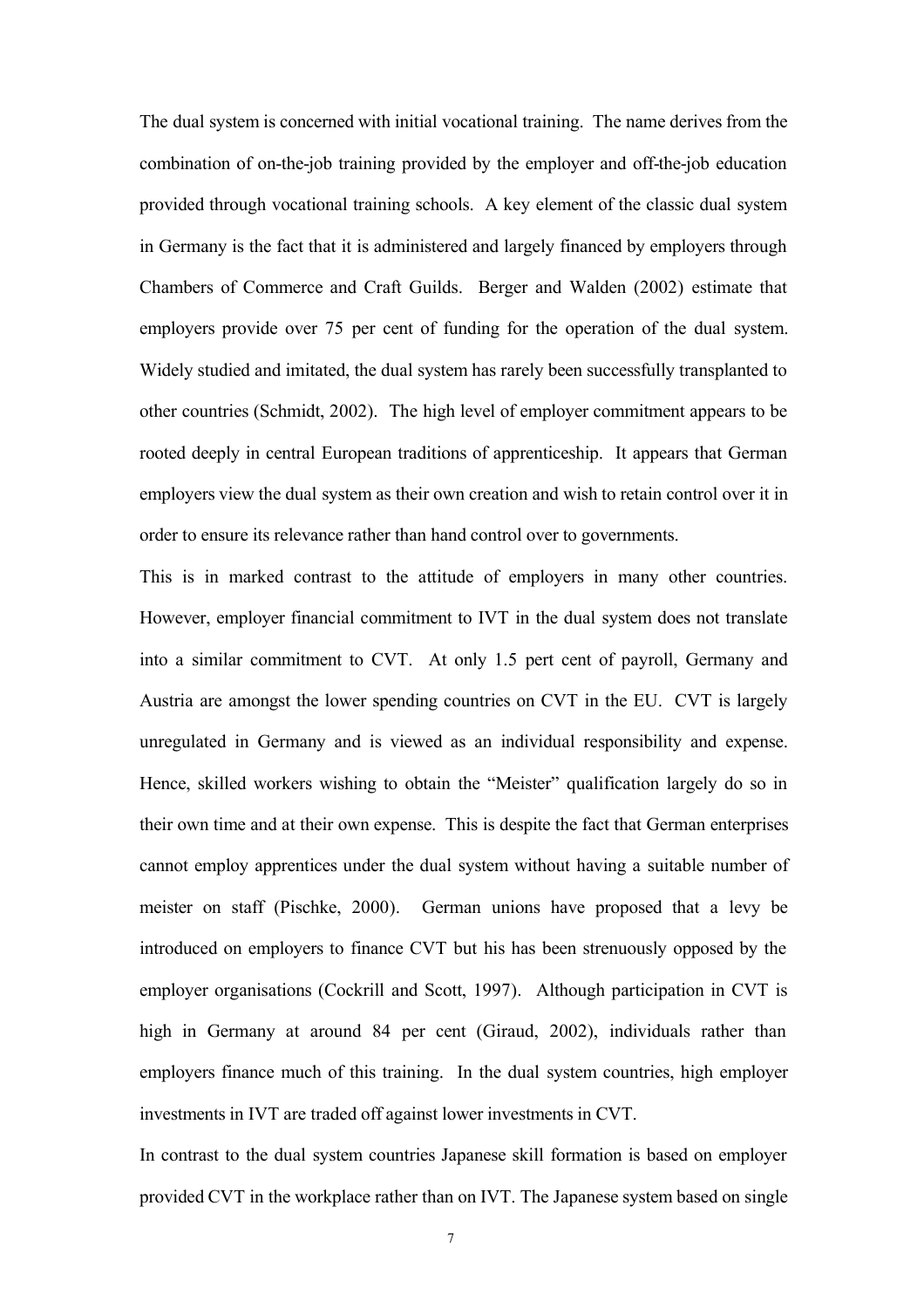points of entry into large enterprises with well-developed internal labour markets (Dore and Sako, 1989) involves structured in-house training, often in the workplace. However, estimates of employer expenditure on CVT in Japan do not capture the full extent of the Japanese system as so much of the training is delivered in the workplace and is built into everyday work practices. In Japan the preference is for the education system to focus on general educational goals and the enterprises to focus on specific job and occupationalrelated preparation. Like the dual system, the Japanese approach to training is highly culturally bound and whilst it has been the object of study in the past has rarely been successfully transplanted into other countries except through the establishment of Japanese enterprises overseas (Adler and Cole, 1993).

**Sectoral Training Funds**. Sectoral training funds involve the voluntary establishment of training funds through employer levies on an industry basis. The principal example in Australia of this approach is the construction industry training fund which is operated in a number of states. Overseas, the Netherlands operates a number of sectoral training funds. Established under collective labour agreements, the "development and training funds" (O+O funds) involve a levy on employers in the sector of between 0.1 and 1 per cent of payroll into a tripartite administered fund to which employers can apply for funds to facilitate CVT. About 70 O+O funds exist in the Netherlands covering most sectors. However, the impact of the O+O funds has been less than optimal. In 1996, O+O funds provided only 5 per cent of total funding for CVT in the Netherlands – most of the financing was provided directly by employers (50%) and individuals (30%). Many of the funds do not spend all or even the majority of the funds collected on training. On average about 40 per cent of O+O funds are spent directly on training (Romijn, 1999). Many enterprises do not apply to the funds and most of the funding goes to larger enterprises.

In Australia, the construction industry training funds are much smaller, typically funded by a levy of around 0.1-0.2 per cent on building value. In many cases these funds have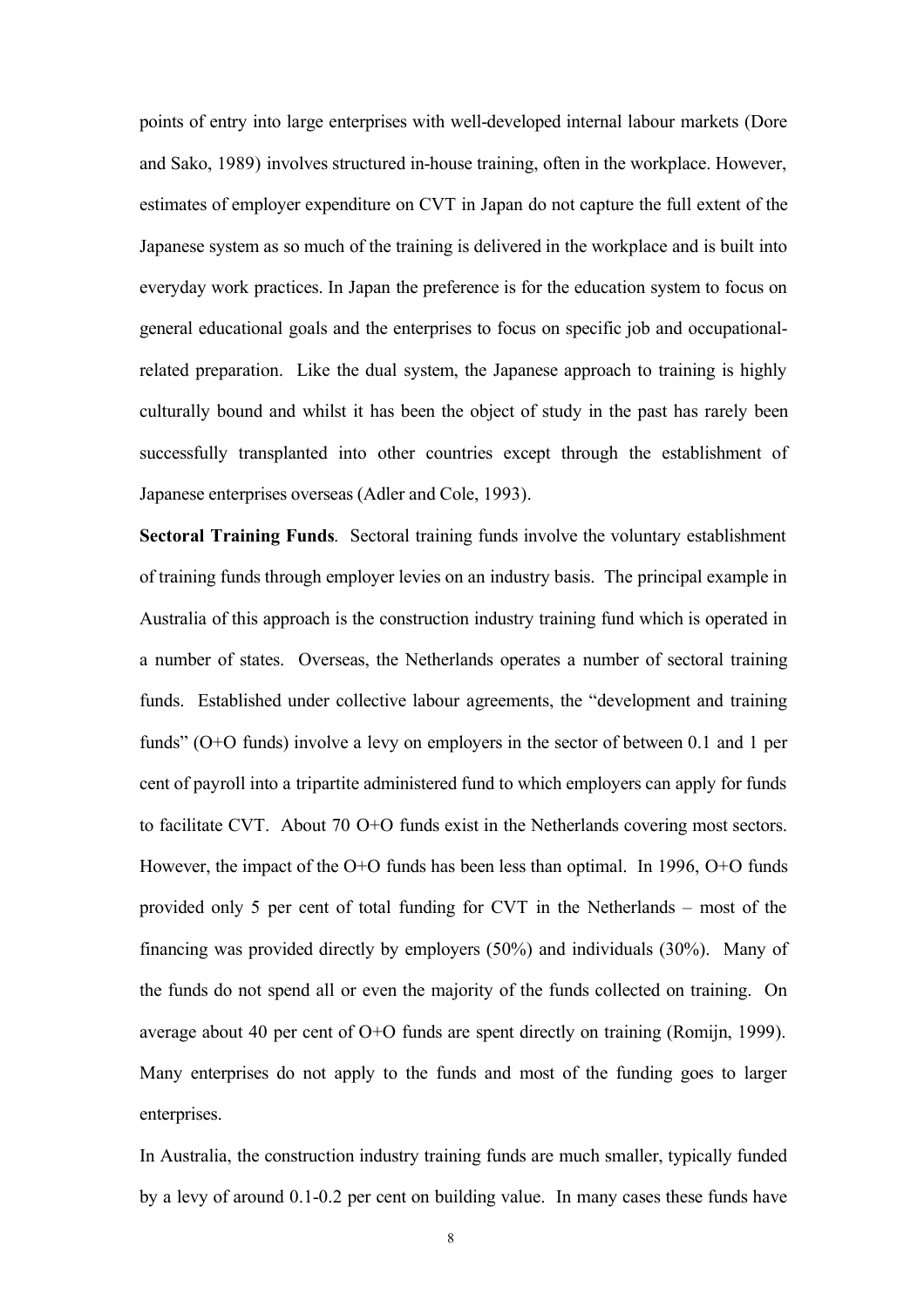been used to support apprenticeships in the industry and have not been used widely for CVT. However, it is not clear whether the experiences in an industry such as construction, which relies on an available pool of labour, would readily translate to other industry sectors.

**Levy schemes**. The most commonly quoted means of increasing employer investments in training are universal levy schemes in which all or most employers are required to pay into a training fund from which they can apply for funding to support training (levy-grant systems) or pay into a fund if they do not meet a pre-determined level of training expenditure (levy-exemption systems). In Australia, the Training Guarantee Scheme was a form of levy-exemption scheme. Although it appears that the TGS increased employer training expenditure for some time in the mid-1990s, evaluations of the scheme have found little evidence for its impact on increasing training activity at the enterprise level and have highlighted rather its effect in stimulating a wider interest in and knowledge of training amongst employers (Baker, 1994; Teicher, 1995)

Overseas, France is often viewed as having a successful system of training levies. The French system of levies on employers is complex and has evolved over a number of years. Aside from the apprenticeship tax of 0.5 per cent of payroll, French enterprises also pay a series of levies amounting to a total of 1.5 per cent of payroll to finance CVT. These levies are paid into over 100 local, industry based and other funds highlighting the localised nature of control over the levy funds. The funds are used to finance personal training leave, sandwich courses for young people and more general CVT for the existing workforce (Brocher and Meiaux, 1997 cited in Giraud, 2002). However, as Giraud (2002) points out, the French levy system has not necessarily led to better CVT outcomes. French enterprise expenditure on training remains at 2.4 per cent, lower than the UK that does not operate any levy system. Participation in CVT in France is around 58 per cent, considerably lower than that in Germany with little regulation of CVT and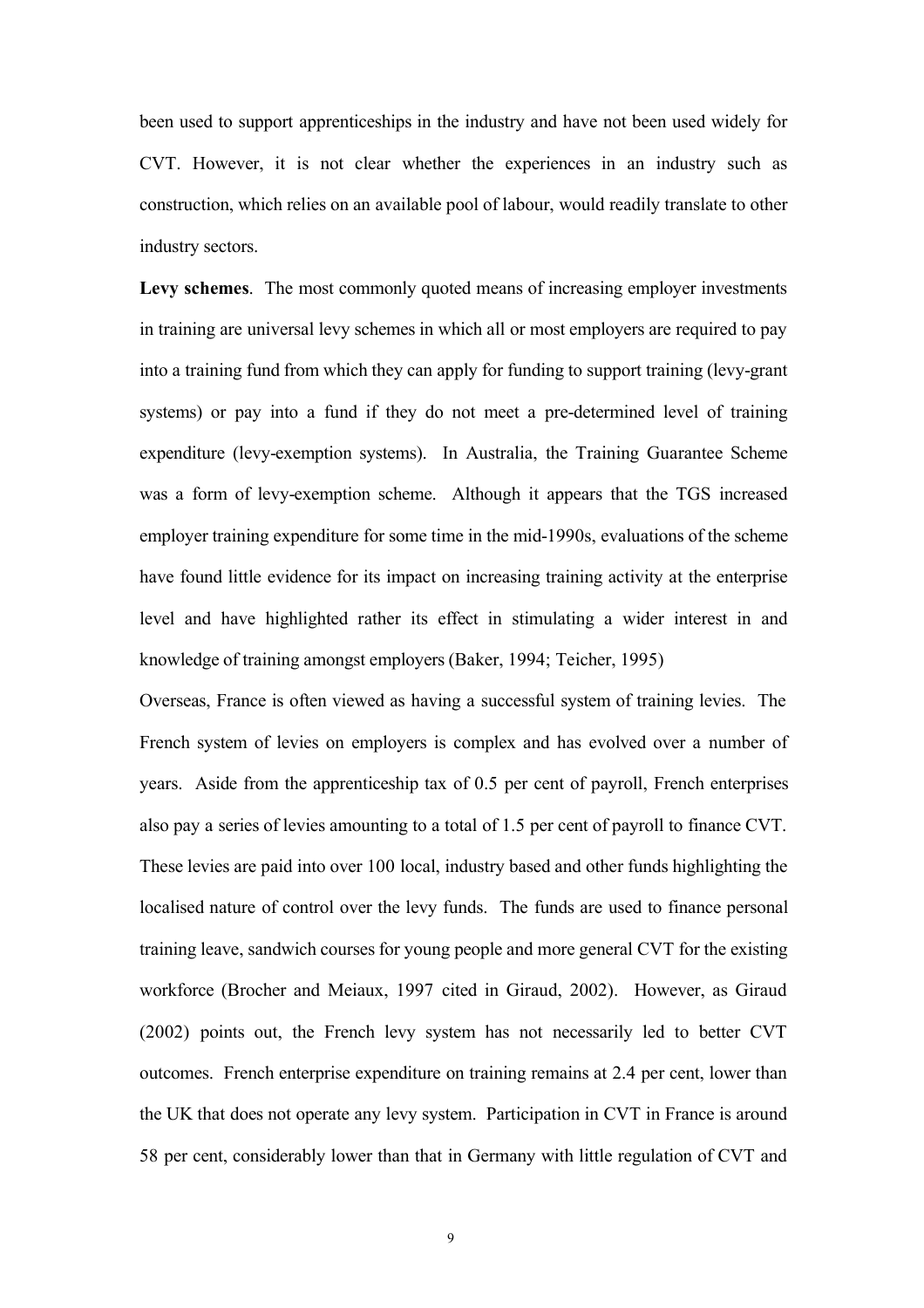access to CVT remains highly skewed towards the well-educated, professional groups and those working in large enterprises.

A more successful example is, perhaps, the Singaporean Skills Development Fund (SDF). Introduced in the 1980s to encourage the training of lower skilled workers, the SDF involves a levy on low paid workers employed in all Singaporean enterprises (excluding migrant workers) of 1 per cent of payroll (Osman-Gani and Tan, 2000). Employers can only access the funds from the SDF for training for these lower skilled workers on approved government training programs such as Basic Education for Skills Training (BEST) and the Modular Skills Training Initiative (MOST). Brown et al (2001) conclude that the SDF with its targeted approach has worked well for Singapore, encouraging the multinational corporations that dominate the economy to train their workers for more highly skilled jobs and contributing towards the development of a high value added economy. Of course, the success the SDF must be viewed in the context of Singapore's highly centralised economic and political structures. The SDF played a key role in the centralised push by the Singaporean government in the 1980s to move into more highly skilled production and its consequent efforts to secure the supply of skills for the new economy (Ashton, Green, Sung and James, 2002).

#### **Conclusions**

There are a few key messages that arise from this review.

The schemes examined in this paper demonstrate that policies to improve employer training investment must suit the social, cultural and economic conditions of the country, or else try to generate the conditions under which those schemes might thrive (e.g. more localised decision-making and involvement). Efforts to import systems from overseas almost always fail. However, lessons can be learned from examining aspects of their operations.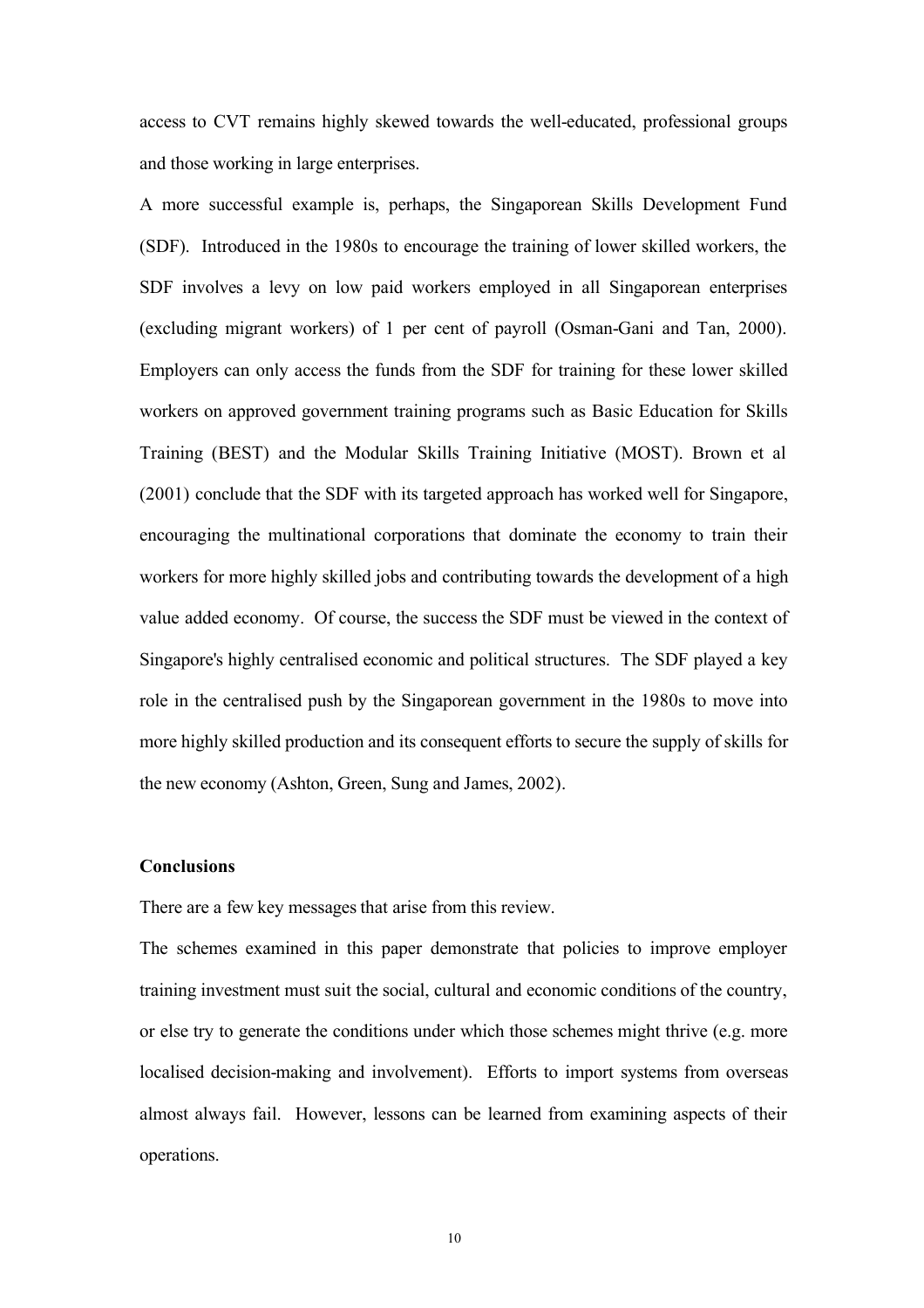There has been a confusion of aims in many countries with regard to policies to encourage greater employer investment in training. Voluntarist policies such as IiP may serve to improve the quality of the training that is already happening rather than increase employer investment. On the other hand, universal levies may increase total employer expenditure but not address existing patterns of disadvantage of access and the quality and relevance of the training undertaken. Policy aims need to be clear and the procedures implemented directed to best achieve those aims.

Universal levies of the kind of the Training Guarantee or the French levy system are quite problematic. They focus attention on the cost of training rather than the quality of training and access to training. There is little evidence that universal levies significantly increase investment in training by employers beyond the normal range of 1-3 per cent of payroll or improve the national stock of skills. Moreover, when seen as an impost they may erode existing enterprise support for training. Sectoral levies also suffer from a lack of targeting and may not serve to increase the total investment in training – especially CVT for existing workers – to any significant degree.

A key element in any policy prescription should be targeting and localised control. The Skills Development Fund in Singapore has enjoyed some success because it is based on targeting low skilled workers and resides within a national plan to move the economy towards more highly skilled production. The O+O funds are accepted by employers in the Netherlands because they are controlled by the industry and are focused on the specific training problems of the industry (a similar logic applies to the construction industry funds in Australia). French employers are agitating to change their system of levies to yield greater local control. In Australia, policies to increase employer investment in training might best be focused on:

- Particular regions with specific economic development needs
- Particular industry sectors with specific skill gaps or in the process of transition to a new skills base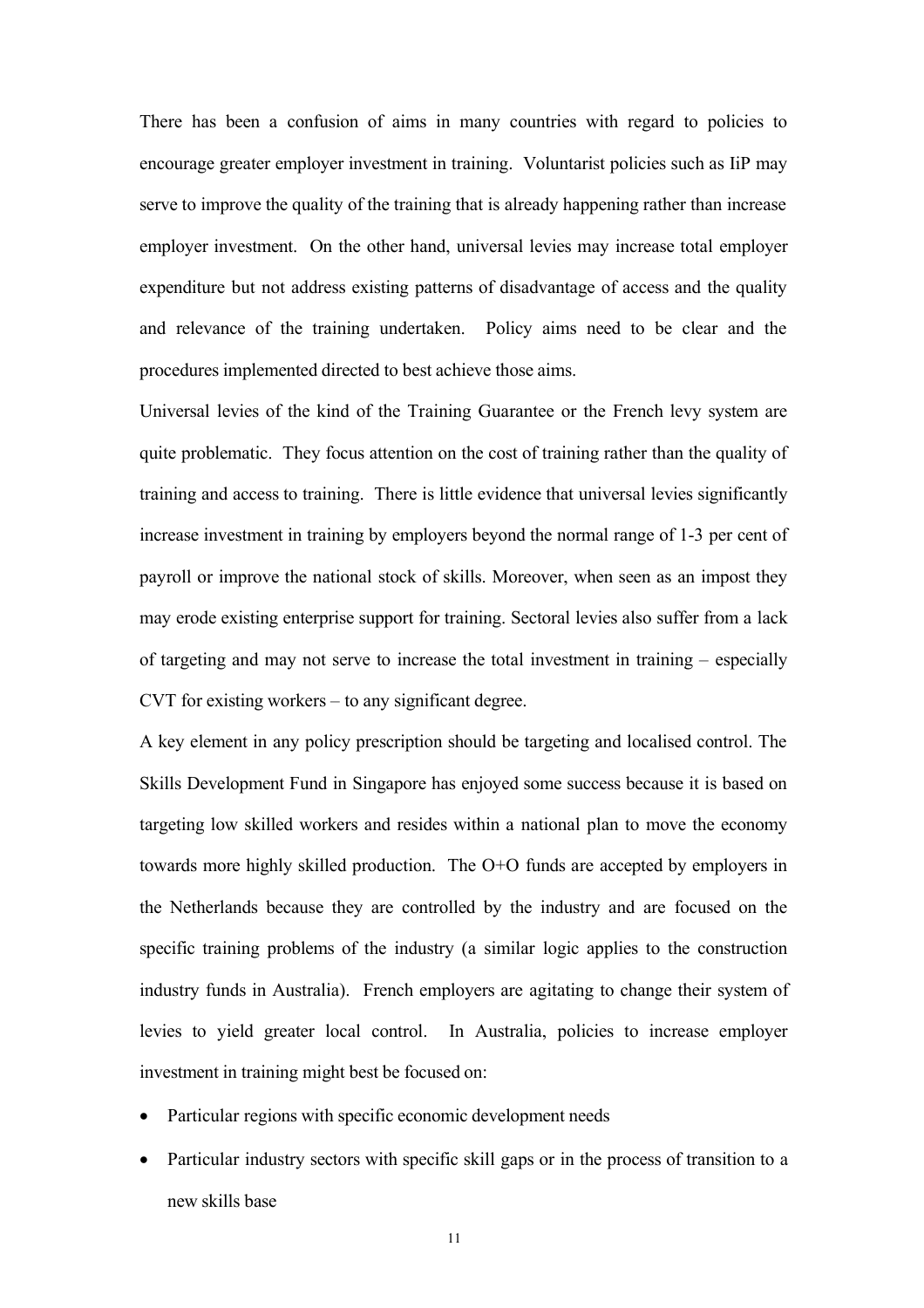Particular groups of workers who may be disadvantaged under current arrangements.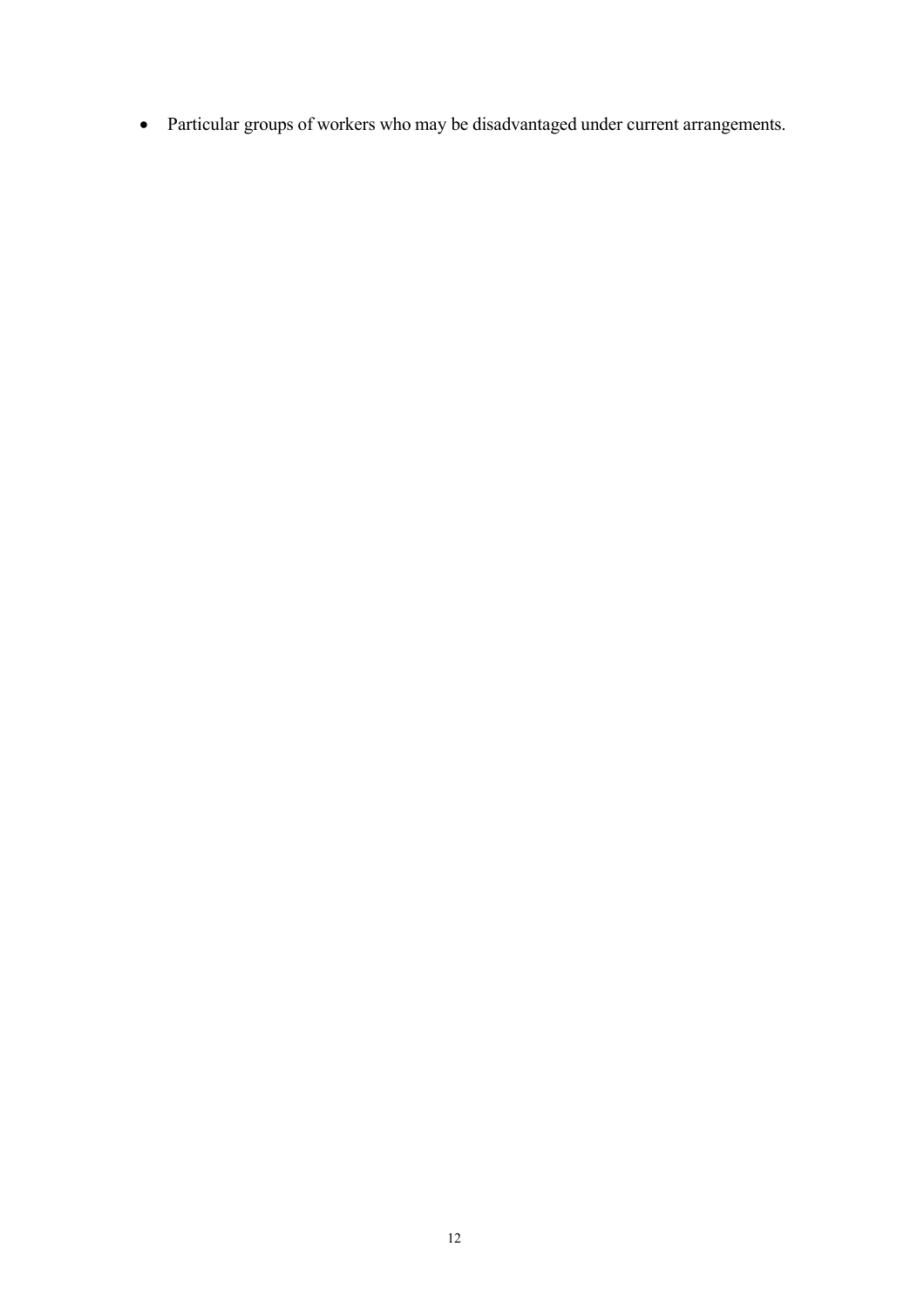### **References**

- Adler, P. and Cole, R. (1993). Designed for learning: a tale of two auto plants. *Sloan Management Review,* Spring: 85-94.
- Ashton, D and Green, F (1996). *Education, training and the global economy.* Cheltenham, Edward Elgar Publishing Limited.
- Ashton, D. Green, F. Sung, J and James, D (2002)**.** The evolution of education and training strategies in Singapore, Taiwan and S. Korea: a development model of skill formation. *Journal of education and work* 15:1 5-30
- Australian Bureau of Statistics (1991). *Employer Training Expenditure, July to September 1990.* Canberra, AGPS.
- Australian Bureau of Statistics (1997). *Employer Training Expenditure, July to September 1996.* Canberra, AGPS.
- Baker, M (1994). Training down under: an overview of the Australian experience in R McNabb and K Whitfield (eds) *The market for training: international perspectives on theory methodology and policy.* Aldershot, Avebury.
- Berger, K. and Walden, G (2002). Trends in public funding for in-company training in Germany: from a dual to a plural system in G. Burke and J. Reuling (eds)*Vocational training and lifelong learning in Australia and Germany*, Adelaide, NCVER.
- Brown, P., Green, A and Lauder, H. (2001). *High skills: globalization, competitiveness and skill formation.* Oxford, OUP.
- Dore, R. and Sako, M (1989). *How the Japanese learn to work alone*. London, Athlone.
- Emberson, M. and Winters, J (2000). Investors in People: how a large public sector organisation in the UK dealt with a new national training initiative. *International journal of training and development.* 4:4. 259-271.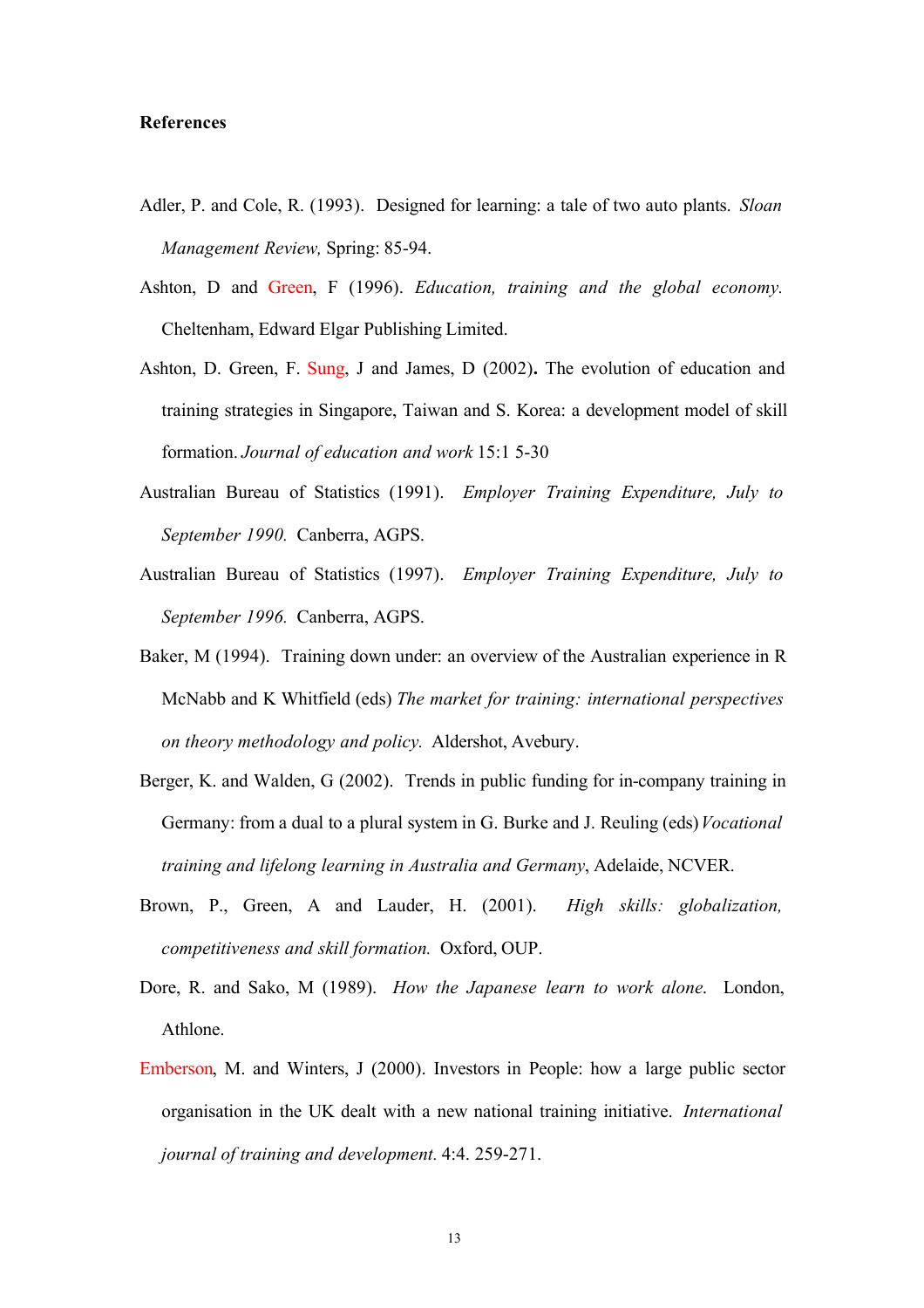- Cockrill, A. and Scott, P (1997). Vocational education and training in Germany: trends and issues. *Journal of vocational education and training.* 49:3, 337-350.
- Finegold, D and Soskice, D (1988). The failure of British training: analysis and prescription. *Oxford review of economic policy*, 4, 21-53.
- Gasskov, V (2001). Government interventions in private financing of training. International Labour Organization, Geneva.
- Goodwin, J. Hills, K. and Ashton, D (1999). International briefing 2: training and development in the United Kingdom. *International journal of training and development. 3:2.* 167-179.
- Giraud, O. (2002). Firms' further training practices and social exclusion: can industrial relations systems provide greater equality? Theoretical and empirical evidence from Germany and France in K. Schoman and P.J. Connell (eds) *Education, training and employment dynamics: transitional labour markets in the European Union.* Cheltenham, Edward Elgar.
- Hall, R., Buchanan, J and Considine, G (2002). *'You value what you pay for': enhancing employers' contributions to skill formation and use: a discussion paper for the Dusseldorp Skills Forum* Sydney: Dusseldorp Skills Forum.
- Keating, J. Medrich, E., Volkoff, V. and Perry, J (2002). Comparative study of vocational education and training systems: national vocational education and training systems across three regions under pressure. Adelaide, NCVER.
- Keep, E and Payne, J (2002). Policy interventions for a vibrant work-based route or when policy hits reality's fan (again) in K. Evans, P. Hodkinson, and L.Unwin *Working to learn: transforming learning in the workplace Londo*n: Kogan Page.
- Nestler, K and Kailis, E (2002). *Disparities in access to continuing vocational training in enterprises in Europe.* Statistics in Focus, Eurostat.